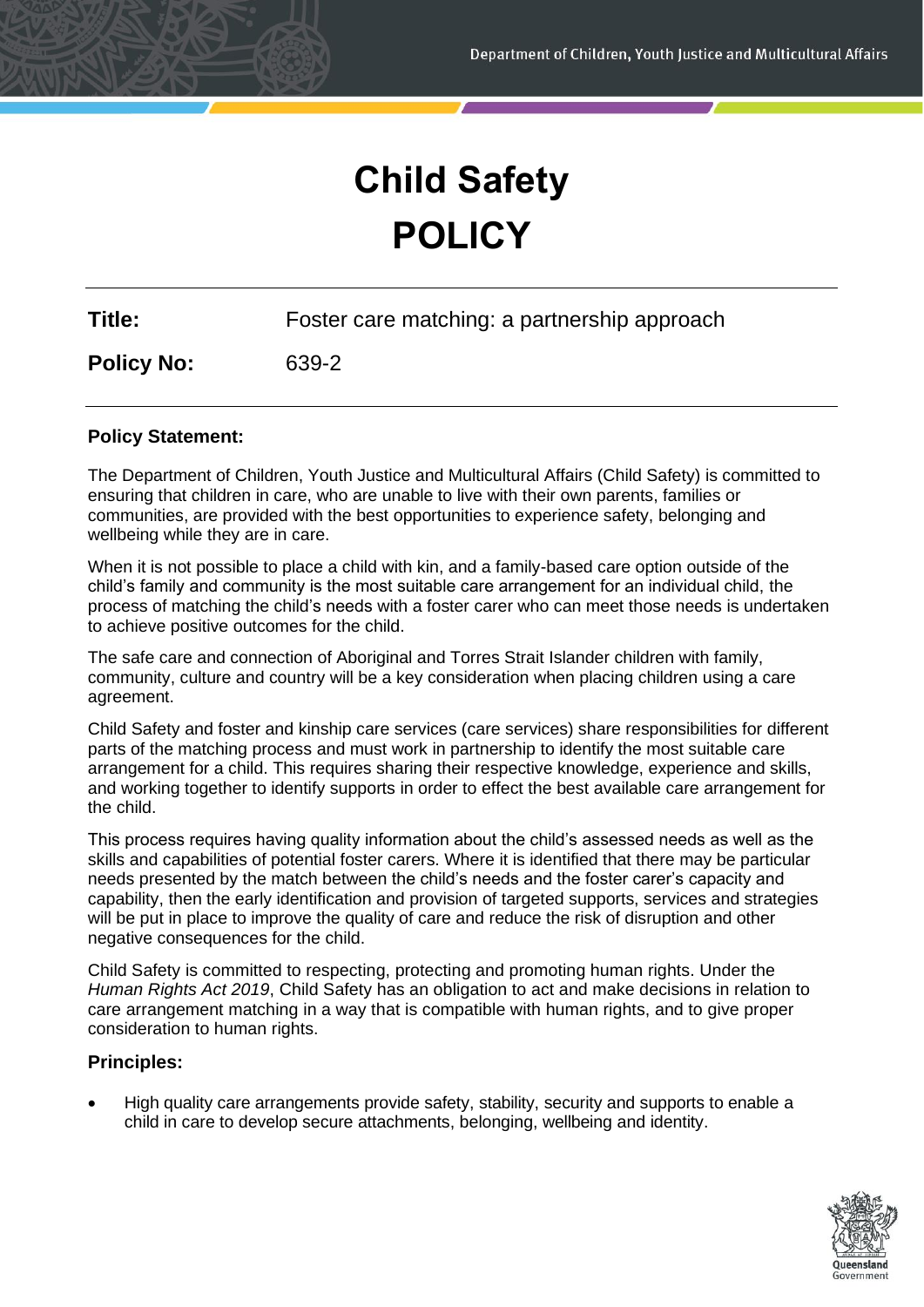- The five elements of the Aboriginal and Torres Strait Islander Child Placement Principle (prevention, partnership, placement, participation and connection) under the *Child Protection Act 1999* (the Act), section 5C, apply to any processes, decisions and actions taken for an Aboriginal or Torres Strait Islander child.
- Care arrangement decisions, particularly those relating to an Aboriginal child or Torres Strait Islander child will attempt to ensure they remain connected to their family, community, and culture. Connections to country will also be a priority for Aboriginal and Torres Strait Islander children.
- Child Safety staff will act and make decisions in a way that is compatible with human rights and obligations under the *Human Rights Act 2019*.
- Care arrangement decisions recognise the importance of sibling relationships through either keeping them together, where this is possible, or preserving sibling connections where they are separated.
- In the process of matching a child with a foster carer, the child's safety, belonging, wellbeing and best interests are paramount, and the focus is on the carer's circumstances, capacity and capability to meet the child's needs.
- The child will be involved in decisions about where and with whom they live, having due regard to their age, capacity to understand and any trauma they have experienced; and their views must be taken into account.
- The foster carer's level of commitment, experience, skills and knowledge are valued, and it is recognised that with adequate supports, most carers are capable of developing their skills and capability.
- The provision of quality information about the child's needs and the prospective foster carer's skills and capabilities is the foundation for good decision making.
- Foster carers are provided with written information about the child so that their decision to proceed with the care arrangement is a well-informed one.
- Foster carers are supported by care services and Child Safety to care for the child in accordance with the standards of care.
- Providing timely and targeted support to children and foster carers can reduce the risk of disruption to the child's care arrangement and improve the continuity of care arrangements for the child.
- Decisions made under the Act in relation to Aboriginal and Torres Strait Islander children and families promote their safe care and connection with family, community and culture.

# **Objectives:**

This policy aims to ensure that each child to be placed with a foster carer is matched with an appropriate carer family, capable of meeting the needs of that individual child.

Care arrangement matching in the context of foster care is defined as the process of identifying a potential carer family whose motivation, characteristics, skills and experience will, as far as possible, meet the assessed needs of a child or sibling group. This process takes into account the assessment information specific to the child, primarily known to Child Safety, as well as carer assessment information primarily known to the foster and kinship care service.

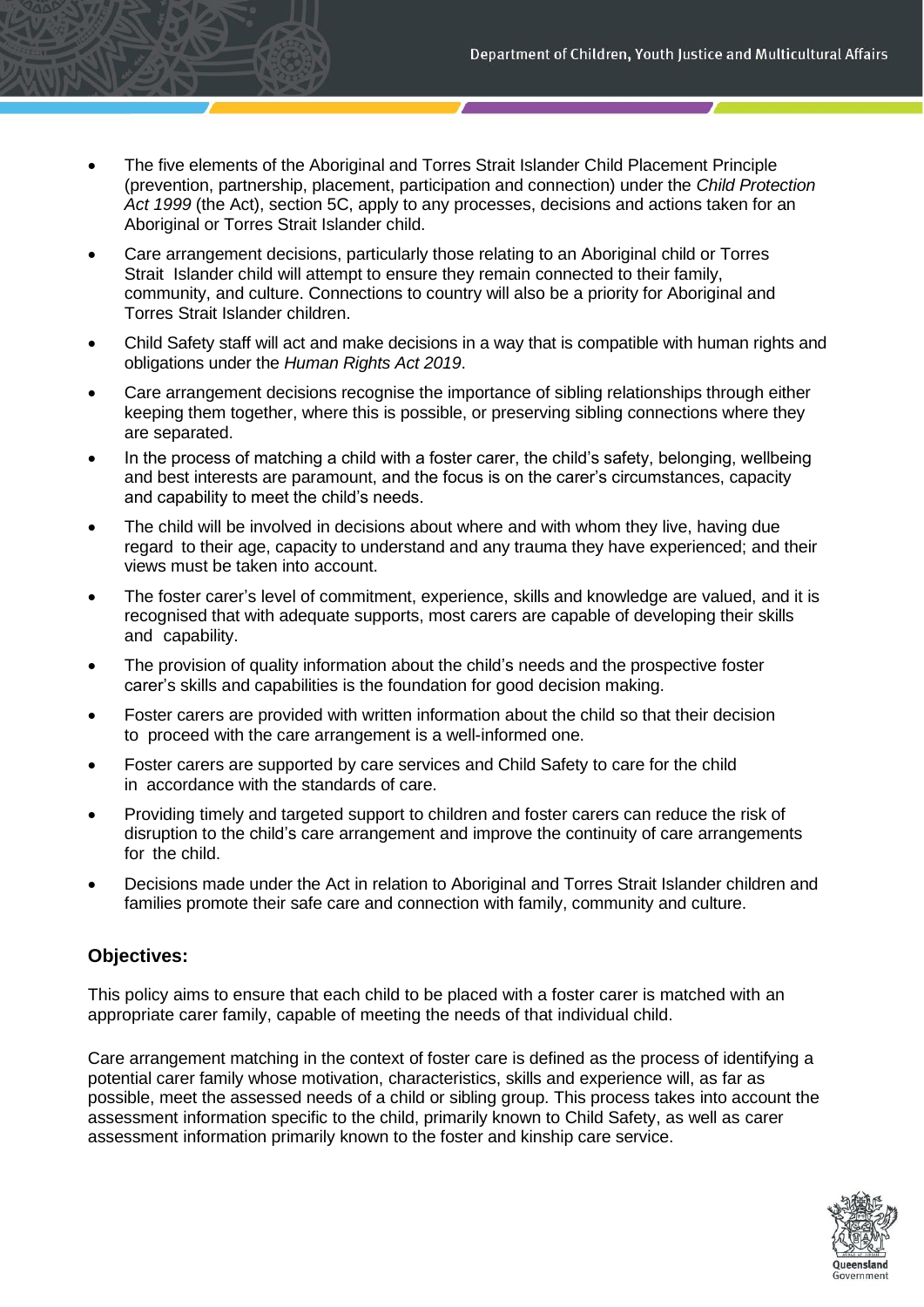Matching is viewed as a process and not a single event, which is best achieved by the key parties working together to find the best outcome for the child, throughout the different phases:

- working collaboratively with the child and family to make decisions about where and with whom the child will live
- gathering information and making the referral
- assessing foster carer options
- planning supports for the care arrangement
- deciding where and with whom the child will live.

When the match between child and carer results in a need for additional supports, services or strategies to best equip the carer to respond to the child's needs, then both Child Safety and the care service are required to work together to identify and plan how the child's needs will be addressed in the care arrangement and facilitate access to relevant supports.

#### **Scope:**

This policy refers to all children in care, through a care agreement, assessment order or child protection order granting custody or guardianship to the chief executive, and who are subject of a referral requesting a care arrangement with a foster carer. This includes a referral for a primary care arrangement or an ongoing short break arrangement with the same foster carer.

The policy does not apply to:

- a child subject to a child protection order granting custody to a member of a child's family
- a child subject to a child protection order granting guardianship to a person other than the chief executive, unless referred to a care service for ongoing respite care with the same carer.

Where care arrangements are being sought after-hours or in emergency situations, it may not be possible to engage in a thorough matching process prior to placing the child. Where the care arrangement is to continue for more than three business days, the identification of needed supports can be incorporated into the first placement agreement, developed as soon as possible.

Care services refer to all foster and kinship care services funded by Child Safety, including those in receipt of additional funding to provide intensive foster and kinship care programs, high-plus supports, and flexible support funding.

## **Roles and Responsibilities:**

The key parties involved in the matching process include:

- Child Safety Service Centres (CSSC), where the Child Safety Officer (CSO) has case planning and case management responsibilities for the child in care. In addition, the CSSC Senior Team Leader and Manager are delegated under the Act for deciding where a child in care will live.
- Placement Services Units (PSU) which are specialist work units based in each Child Safety district. They build effective relationships with the care services operating in their district and provide the conduit for referrals between the CSSCs and care services throughout the care

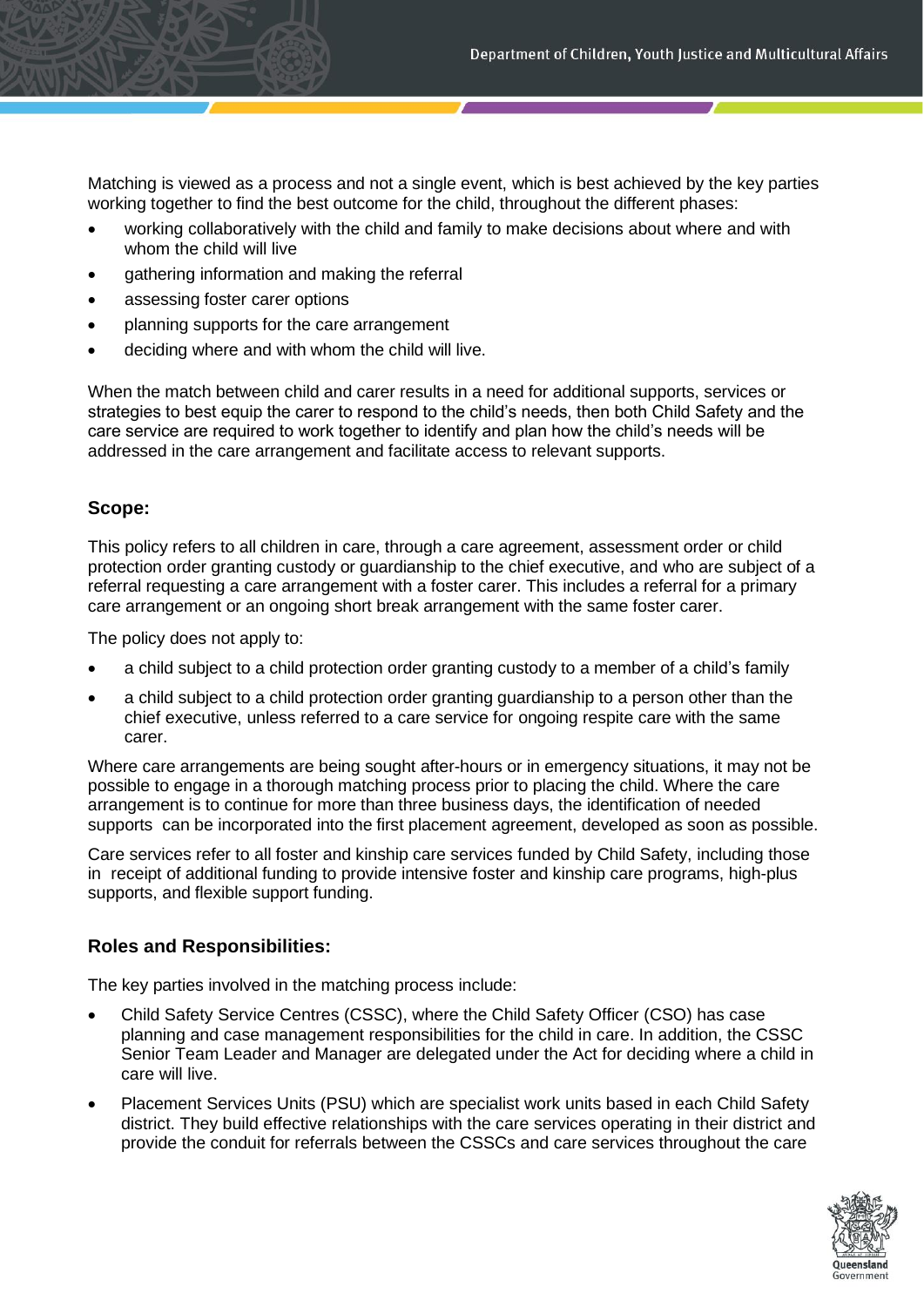arrangement matching process.

• Care services (specifically foster and kinship care services) which provide the management and monitoring of quality care arrangements with foster carers through recruiting, training, assessing and supporting a pool of carers to meet the diverse needs of children in care within a specified district or region. One of their key roles is to provide comprehensive support to assist carers to implement and achieve the agreed goal and outcomes of the child's case plan.

Foster carers provide quality care in a family setting, to meet the needs of the child placed in their care by Child Safety. Carers are volunteers and can decline care arrangements they consider inappropriate for their family and circumstances.

#### **Phase one: Gathering assessment information and making the referral**

Child Safety staff have a number of responsibilities in this phase due to their assessment and case management knowledge of the child and the child's parents and family, together with their regular direct contact with the child, parents and family members. For the CSO, the responsibilities include:

- documenting assessment information about the child's care needs, as gathered from a range of sources including the child, family members, former carers or care services, and other professionals and services who are, or have been involved with the child, as well as Child Safety records
- identifying an Aboriginal and Torres Strait Islander child's language or Island group
- consulting with the PSU to determine the appropriate level of the child's support needs, and the most suitable type of foster care
- talking with the child about the proposed care arrangement, so that they know what is happening and why; and valuing their views about the proposed care arrangement, in accordance with their ability to understand, their level of maturity and trauma history
- arranging an Aboriginal Torres Strait Islander independent entity for the child, in consultation and with the agreement of the child and family, to help facilitate their participation in a decision about where or with whom a child will live
- consulting with the parents about the most suitable type of care arrangement for their child
- completing the referral documentation for the PSU.

During this phase the PSU is responsible for:

- maintaining a process for the efficient receipt of referrals from CSSCs
- consulting and working with the CSSC to refine the referral information, as required
- maintaining a process for the management of referrals to and responses from care services.

## **Phase two: Assessing carer capabilities and capacities and categorising the level of match**

Care services staff have extensive knowledge about their respective foster carers' skills and capabilities. This information is drawn from the formal carer assessments undertaken at regular intervals, as well as throughout their regular support contacts with them. Care services are also

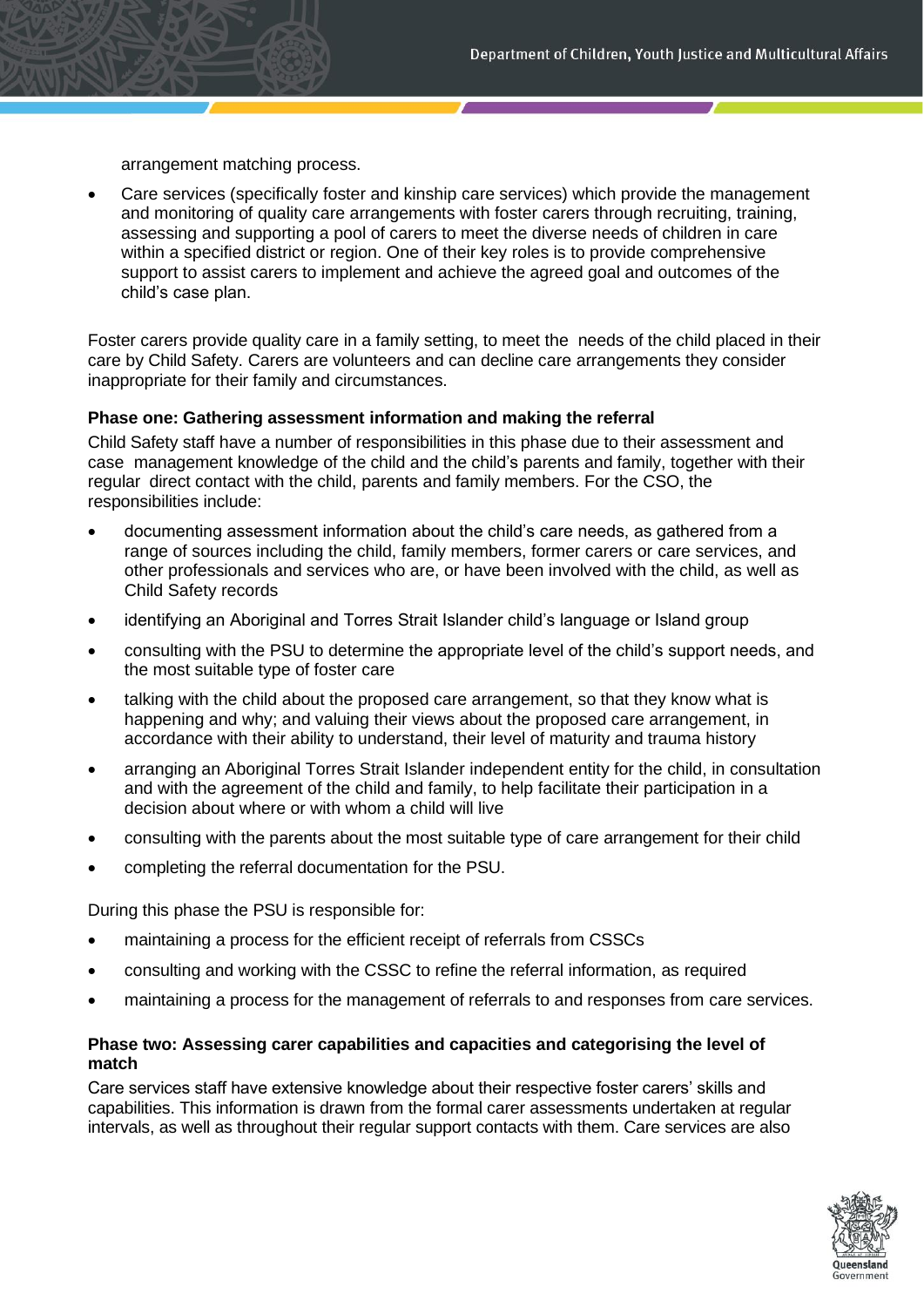responsible for the provision of ongoing training to their carers, designed to build their skills and capabilities. In this phase, care services are responsible for:

- maintaining a recording system that enables the identification of the characteristics, experience, skills, abilities and challenges of their foster carers, to enable effective matching when children are referred for a care arrangement
- canvassing all available care arrangements
- seeking additional information from the carer's support worker, and in intensive foster care programs, the support worker for any child currently in carers care
- providing the proposed foster carers with documentation outlining the child's characteristics, needs and challenges to inform a discussion about the child potentially being placed with them.

#### **Phase three: Planning supports for the proposed care arrangement**

This phase requires both Child Safety and care services to work collaboratively so that the referred child can be cared for by the most suitable available foster carer best equipped to meet their individual needs by:

- using the care arrangement matching factors, identifying gaps between the child's needs and the foster carers capabilities, skills and knowledge
- giving particular consideration to the child's needs in areas such as health, education and family contact and connections
- for Aboriginal and Torres Strait Islander children, giving particular consideration to how the child's relationships with parents, siblings and other people of significance to the child under Aboriginal tradition or Island custom will be optimised
- considering how the child's needs can be met by the proposed foster carer
- facilitating discussions with the proposed foster carers about their capacity and capabilities to meet the child's needs and the immediate additional supports they may require
- determining how to best equip the carers to respond to the particular needs presented by the proposed match, initially from within current resourcing of the care service and Child Safety
- gaining approval from the person with the delegated authority, if extra-ordinary supports are required
- documenting the agreed supports and the roles and responsibilities of identified care services and Child Safety staff.

During this phase the PSU is responsible for:

- contacting the CSSC with case management responsibility for other children already living with the proposed foster carer, to determine the impact of the proposed care arrangement on the foster carer's continued ability to meet the needs of the existing child
- seeking permission from the CSSC Manager responsible for the carer, if they live in a geographical area covered by another CSSC.

## **Phase four: Deciding where and with whom the child will live**

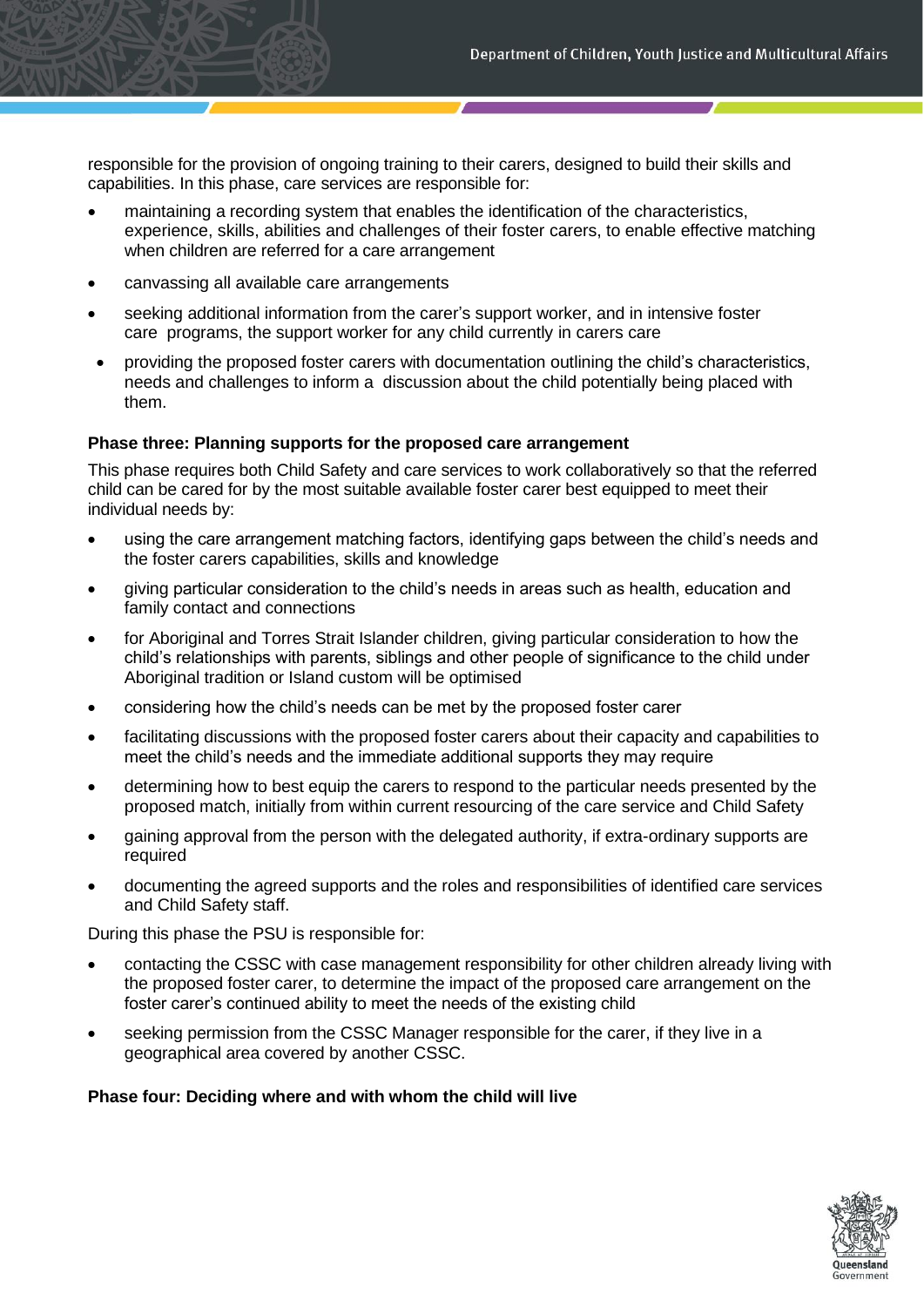The CSSC Senior Team Leader and Manager have the legislative authority under the Act to make the decision about where and with whom a child, who is in the custody or guardianship of the child executive, will live. In addition, the CSSC is responsible for:

- arranging an independent Aboriginal or Torres Strait Islander entity for an Aboriginal or Torres Strait Islander child to help facilitate the child's and family's participation in decisions about where or with whom the child will live
- assessing the provision of placement information to parents
- contacting the proposed foster carers for their views about level and nature of placement information to be provided to the child's parents
- informing the parents and the child of the decision about the placement information provided to the parents
- approving the care arrangement.

## **Authority:**

*Child Protection Act 1999 Child Protection Regulation 2011*

## **Delegations:**

Refer to the instruments of delegation for decisions made under the *Child Protection Act 1999.*